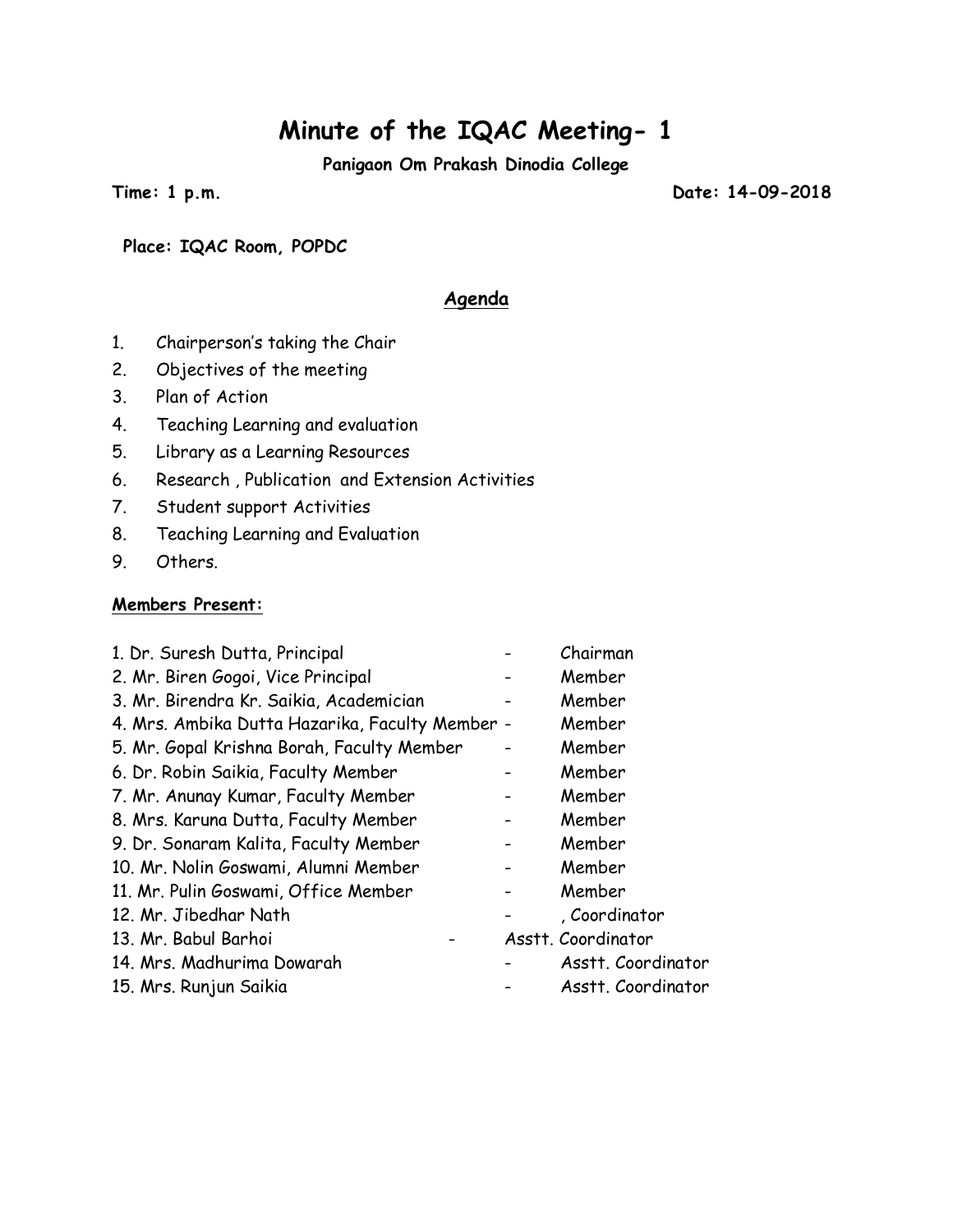### **Proceeding**

An Executive Meeting of IQAC, Panigaon OPD College has been convened today dated 14-09-2018 on the Plan of Action to be taken by IQAC, Panigaon OPD College for the year 2018-19 and to discuss about the academic matters of the college at 1.30 p.m. at the IQAC Room, Panigaon OPD College under the Chairmanship of Dr. Suresh Dutta, Principal Cum Chairperson, IQAC, Panigaon OPD College.

The following resolutions are taken unanimously in the meeting;

#### **Resolutions:**

- 1. The meeting decides to appeal to the principal to issue necessary direction to the departments to use ICT facility in teaching. The meeting further suggested that at least two ICT classes per week from each department should be ensured with effect from  $1<sup>st</sup>$  March, 2019.
- 2. The meeting decides to appeal to the Vice-Principal and the Coordinator IQAC to make an enquiry about the possibility to get idea about the Google Classrooms.
- 3. The meeting decides to entrust the responsibility of evaluation to the Vice-Principal and also to request him to make evaluation more effective as per the need of the hour.
- 4. The Head Assistant Mr. P. Goswami is to be instructed to send each and every office orders to the IQAC Room also.
- 5. The meeting decides to request the Member Secretary of CBCS to convene a workshop to discuss thoroughly about the new CBCS system which is to be introduced from the next academic session. Further, the meeting decides to appeal the SWAYAM Coordinator to make a presentation about the SWAYAM Courses in the said workshop.
- 6. The meeting decides to appeal to the college authority to ensure presentation and sharing of ideas from the teachers who have recently attended the different short term courses on ICT at North Lakhimpur.
- 7. The meeting decides to request Dr. S. Kalita, Dr. R. Saikia, Mr. G.K. Borah and Mrs. Runjun Saikia to prepare and submit seminar/workshop proposals to the concerning sponsoring authorities.
- 8. The Vice-Principal and Dr. Sonaram Kalita are to be requested to prepare the academic calendar for the year 2018-19.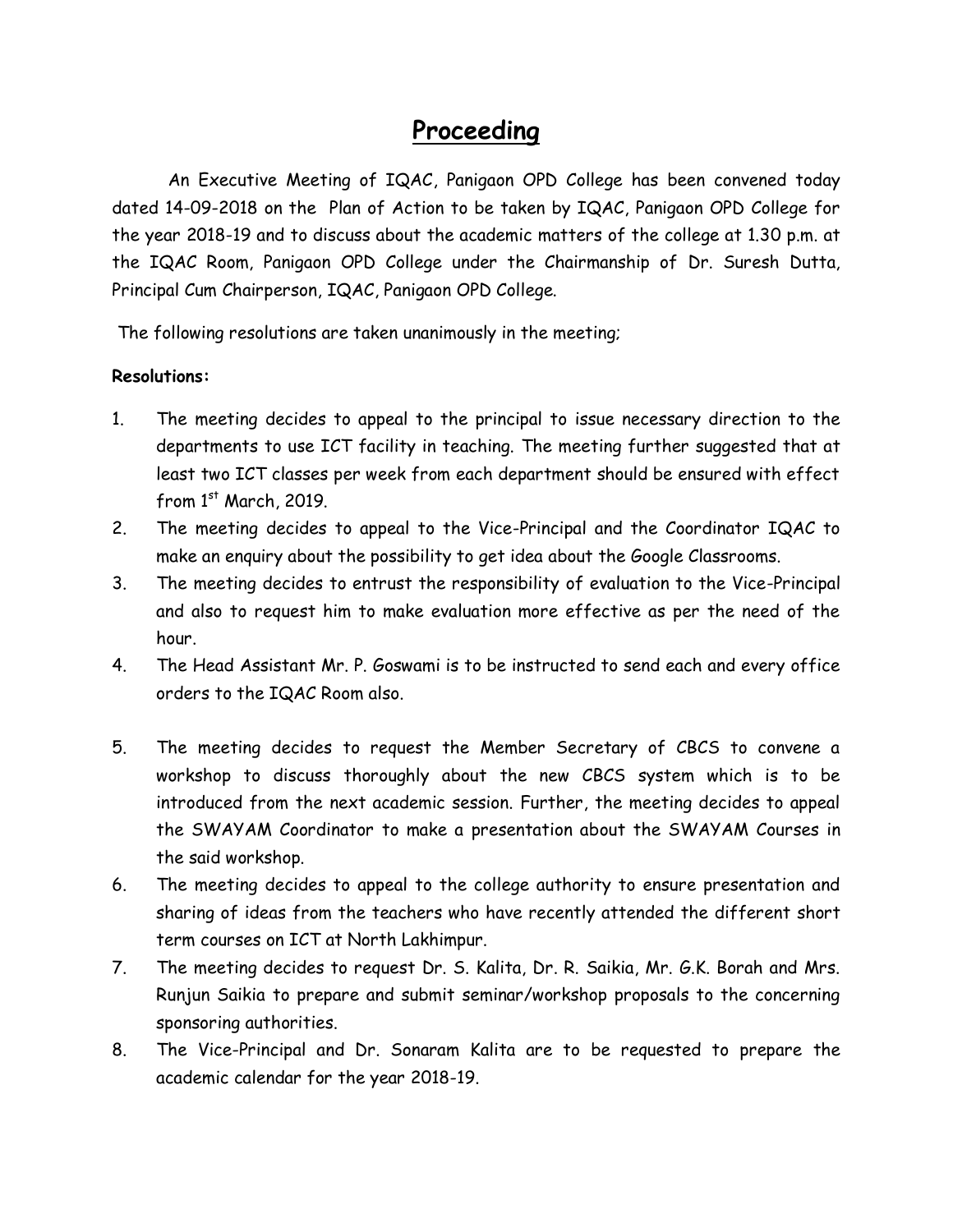- 9. The meeting decides to request Dr. R. Saikia and Dr. S. Kalita to determine the Best Practices of IQAC of the college for the current session.
- 10. The meeting decides to organize plantation and beautification programme of the college campus in collaboration with NSS Unit,
- 11. The IQAC meeting decides to take initiative to entrust the responsibility to conduct the plantation free admission students to Mr. Biren Gogoi and Mr. Anunay Kumar.
- 12. The meeting appeals all the faculty members to counsel the students in their academic, health and mental problems.
- 13. The meeting decides to appeal to the coordinators of the NSS Unit, Legal Literacy Club, Woman Cell, Career Counseling Cell etc. to organize extension activities in their respective fields.
- 14. The meeting decides to recommend the proposals of promotion of Mr. Biren Gogoi, Mrs. Sahida Begum and Mrs. Rina Gogoi and send them to the G.B. for necessary action.

**IQAC IQAC**

**Chairperson Coordinator**

**Panigaon OPD College**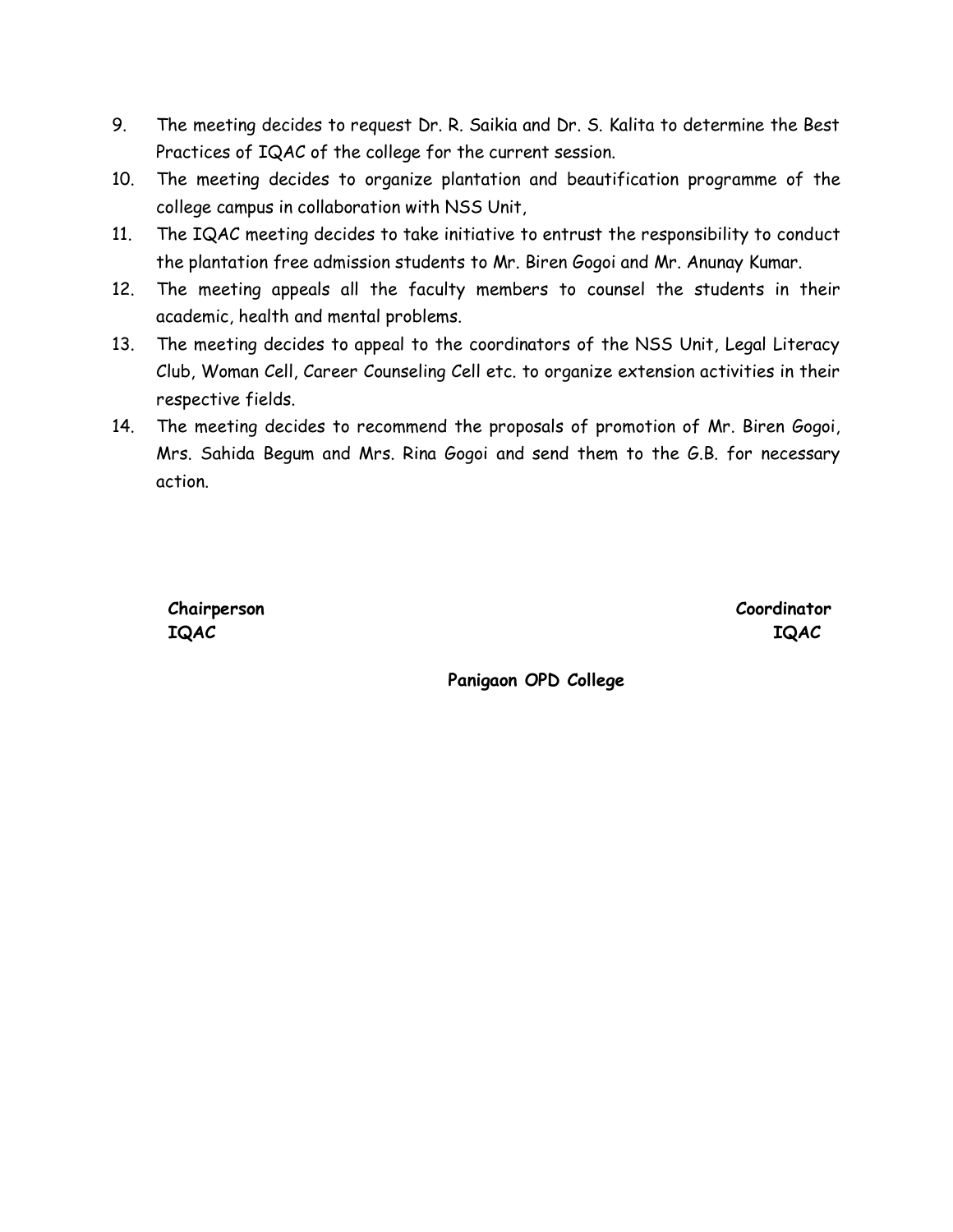### **Minute of the IQAC Meeting-2**

**Joint Meeting ( IQAC with Teachers' Unit) Panigaon Om Prakash Dinodia College**

**Time: 1 p.m. Date: 18-09-2018**

#### **Place: Teachers' Common Room, POPDC**

### **Agenda**

- 1. Chairperson's taking the Chair
- 2. Keynote Address
- 3. Objectives of the meeting
- 4. Academic Discussion
- 5. Co-curricular Activities
- 6. Research Activities
- 7. Academic Calendar
- 8. Best Practices
- 9. Others
- 10. Conclusion

#### **Members Present:**

| 1. Dr. Suresh Dutta, Principal                  | Chairman           |
|-------------------------------------------------|--------------------|
| 2. Mr. Biren Gogoi, Vice Principal              | Member             |
| 3. Mr. Birendra Kr. Saikia, Academician         | Member             |
| 4. Mrs. Ambika Dutta Hazarika, Faculty Member - | Member             |
| 5. Mr. Gopal Krishna Borah, Faculty Member      | Member             |
| 6. Dr. Robin Saikia, Faculty Member             | Member             |
| 7. Mr. Anunay Kumar, Faculty Member             | Member             |
| 8. Mrs. Karuna Dutta, Faculty Member            | Member             |
| 9. Dr. Sonaram Kalita, Faculty Member           | Member             |
| 10. Mr. Nolin Goswami, Alumni Member            | Member             |
| 11. Mr. Pulin Goswami, Office Member            | Member             |
| 12. Mr. Jibedhar Nath                           | , Coordinator      |
| 13. Mr. Babul Barhoi                            | Asstt. Coordinator |
|                                                 |                    |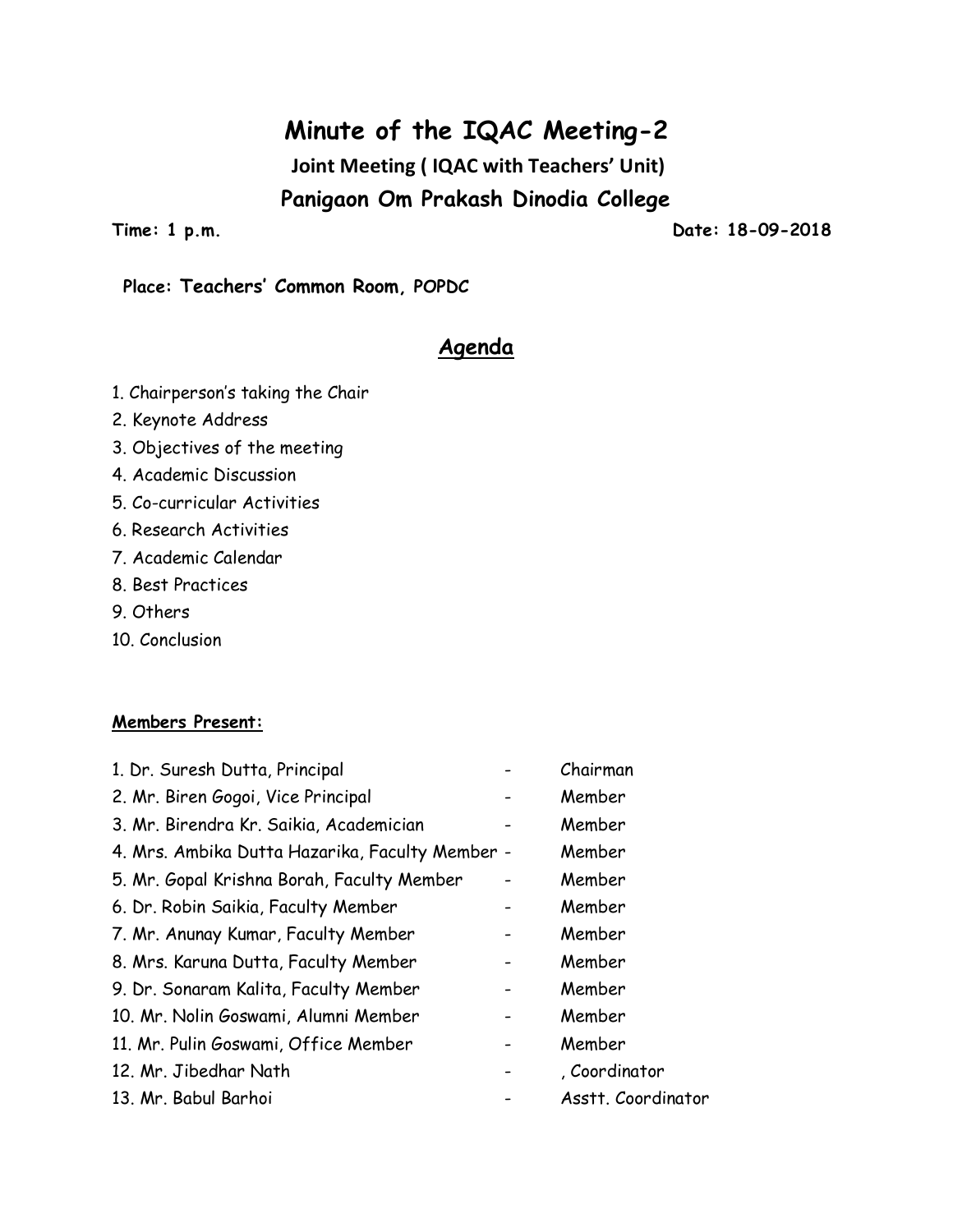- 14. Mrs. Madhurima Dowarah Asstt. Coordinator
- 
- 
- 15. Mrs. Runjun Saikia Asstt. Coordinator
- 16. Dr. Ranjula Bora Saikia, Faculty
- 17. Mrs. Nikunja Deka, Faculty
- 18. Mr. Joyprakash Bhuyan, Faculty
- 19. Mrs. Rina Gogoi, Faculty Member

### **Proceedings**

A joint meeting of IQAC, POPDC and Teachers' Unit, POPDC is organised today ( 04/08/'18 at the Common Room of POPDC. The meeting is presided by Dr. Suresh Dutta, Chairperson , IQAC, POPDC cum Principal, POPDC.

The Coordinator of the IQAC, POPDC delivered the keynote Address and the objectives of the meeting.

In the next sessions, the meeting discusses in detail the complete agenda and the following resolutions are taken:

Resolutions Taken:

1. The Faculty Members of the college have taken resolution to use the ICT facilities in teaching activities from the current session.

2. To ensure minimum 80% attendance of the students the meeting suggests to the Departments to call Guardian's meeting, arrange regular unit tests, submission of monthly attendance report to the principal.

3. Arrange quality oriented Departmental Seminar and Group Discussions.

4. Suggests to the Academic Advisory Committee to at least one period of duration in the Daily Class Routine for Co-curricular Activities.

5. Suggests the Faculty Members to attend in Seminars and workshops and submit research papers there. The meeting suggests them also to conduct MRP's and PhD works and to publish research papers in the national and internal journals. The Departments are also suggested to apply for financial assistance from financing agencies to organize National level Seminars.

6. The meeting approved the Academic Calendar prepared by the IQAC.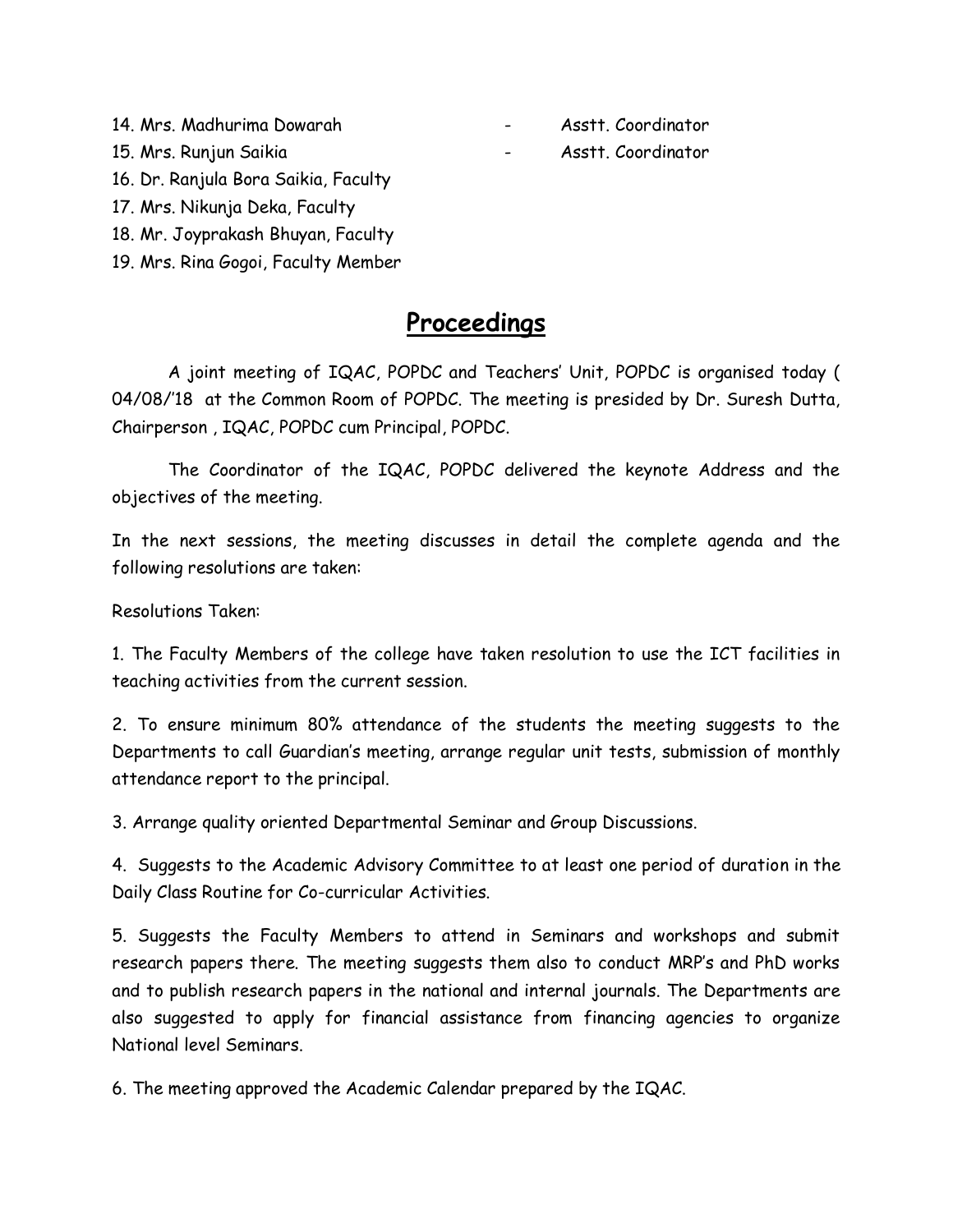7. Considering the needs of legal awareness of the students as well as the general public, the meeting today decides to open Legal Literacy Club in the college and adopt it as a Best Practice for the current session.

After the successful completion of the discussion, the Chairperson concludes the meeting with thanksgiving to all.

**Chairperson Coordinator IQAC IQAC**

**Panigaon OPD College**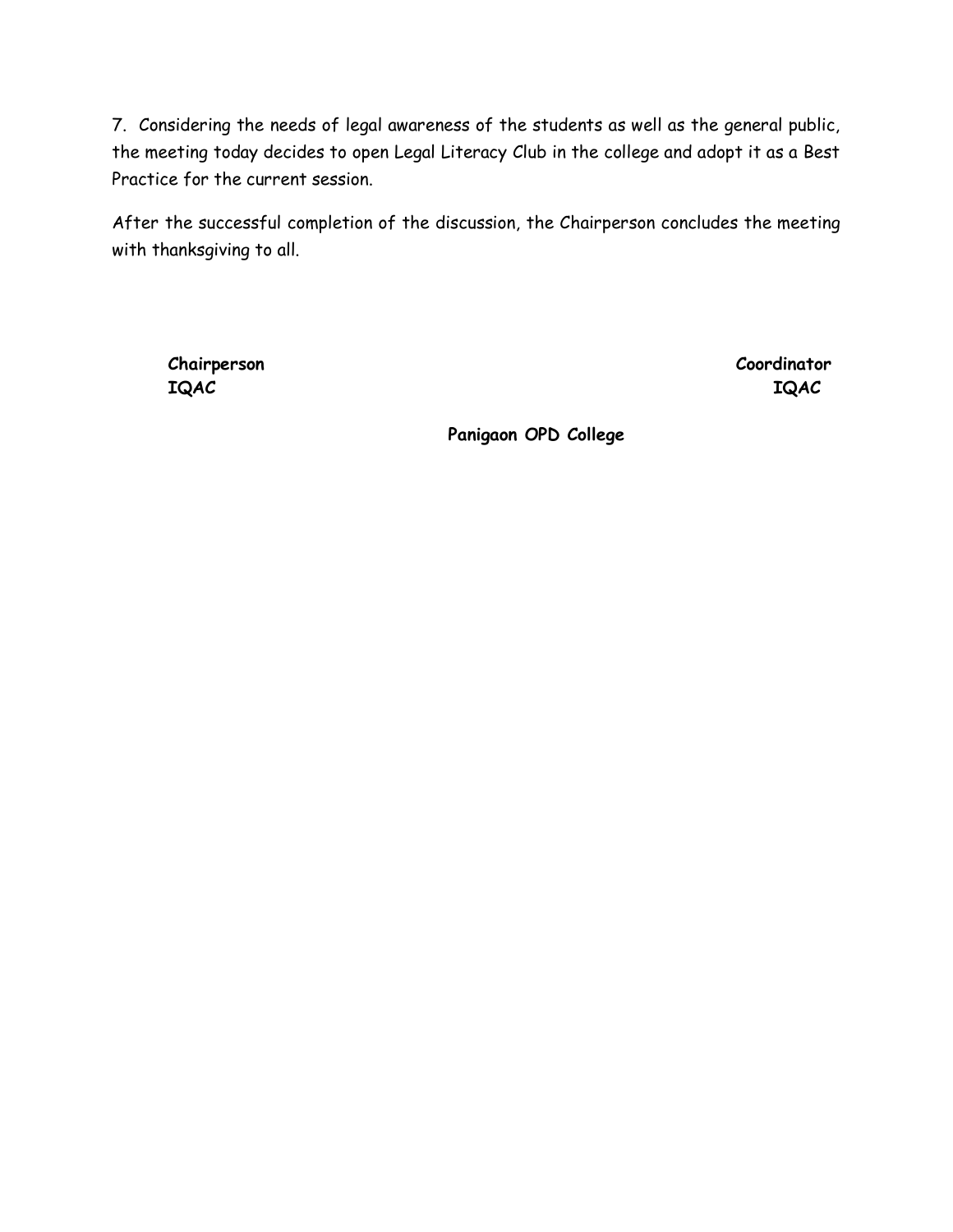## **Minute of the IQAC Meeting-3**

**Panigaon Om Prakash Dinodia College**

**Time: 1 p.m. Date: 13-03-2019**

**Place: IQAC Room, POPDC**

### **Agenda**

- 1. Chairperson's taking the Chair
- 2. Objectives of the meeting
- 3. Academic discussion
- 4. Research and extension activities
- 5. Feedback
- 6. Students Satisfactory Survey
- 7. Others.

#### **Members Present:**

| 1. Dr. Suresh Dutta, Principal                  | Chairman           |
|-------------------------------------------------|--------------------|
| 2. Mr. Biren Gogoi, Vice Principal              | Member             |
| 3. Mr. Birendra Kr. Saikia, Academician         | Member             |
| 4. Mrs. Ambika Dutta Hazarika, Faculty Member - | Member             |
| 5. Mr. Gopal Krishna Borah, Faculty Member      | Member             |
| 6. Dr. Robin Saikia, Faculty Member             | Member             |
| 7. Mr. Anunay Kumar, Faculty Member             | Member             |
| 8. Mrs. Karuna Dutta, Faculty Member            | Member             |
| 9. Dr. Sonaram Kalita, Faculty Member           | Member             |
| 10. Mr. Nolin Goswami, Alumni Member            | Member             |
| 11. Mr. Pulin Goswami, Office Member            | Member             |
| 12. Mr. Jibedhar Nath                           | Coordinator        |
| 13. Mr. Babul Barhoi                            | Asstt. Coordinator |
| 14. Mrs. Madhurima Dowarah                      | Asstt. Coordinator |
| 15. Mrs. Runjun Saikia                          | Asstt. Coordinator |